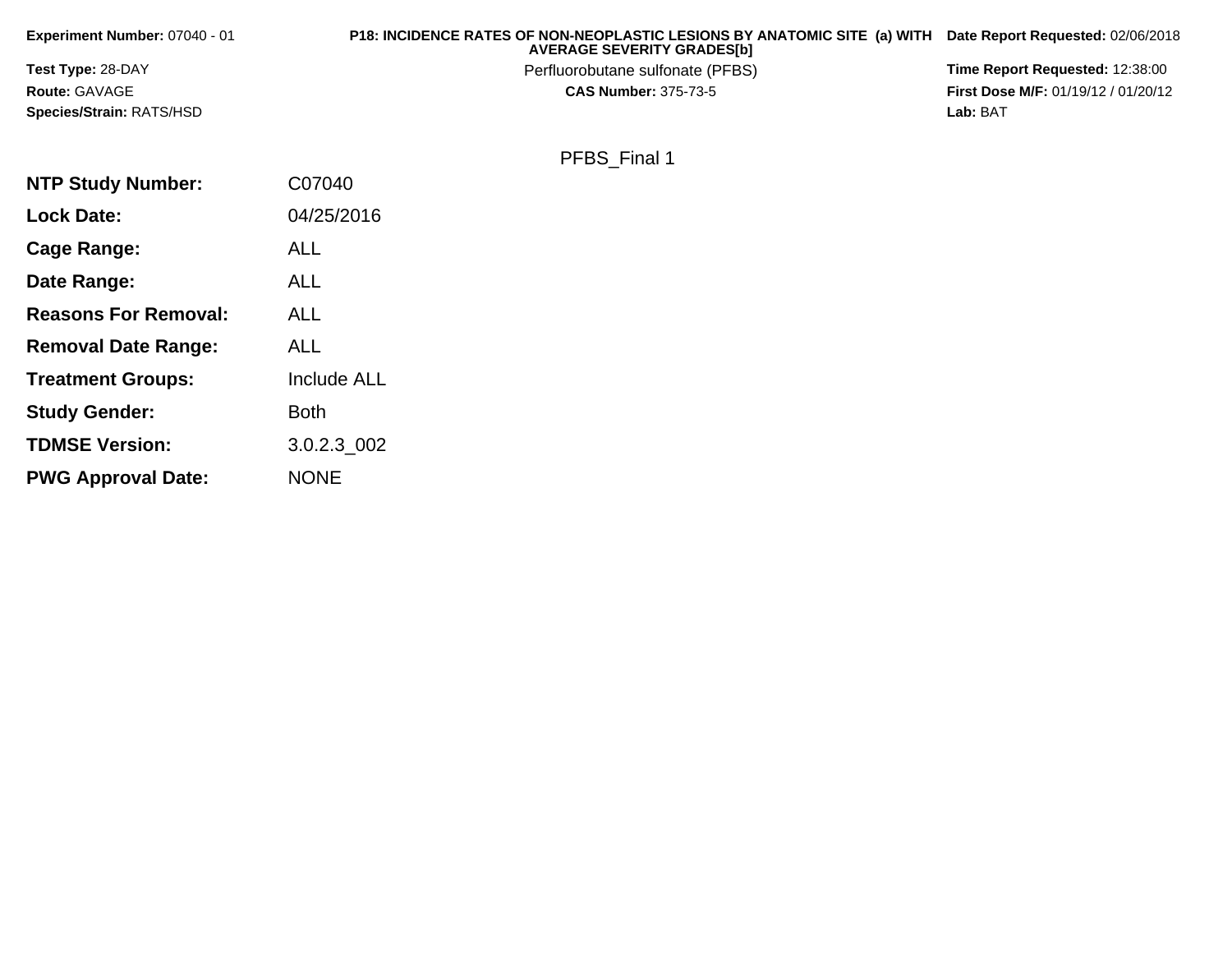| Experiment Number: 07040 - 01                                                      |            |               | <b>AVERAGE SEVERITY GRADES[b]</b> |              | P18: INCIDENCE RATES OF NON-NEOPLASTIC LESIONS BY ANATOMIC SITE (a) WITH Date Report Requested: 02/06/2018 |                    |  |  |
|------------------------------------------------------------------------------------|------------|---------------|-----------------------------------|--------------|------------------------------------------------------------------------------------------------------------|--------------------|--|--|
| Test Type: 28-DAY                                                                  |            |               | Perfluorobutane sulfonate (PFBS)  |              | Time Report Requested: 12:38:00                                                                            |                    |  |  |
| Route: GAVAGE                                                                      |            |               | <b>CAS Number: 375-73-5</b>       |              | First Dose M/F: 01/19/12 / 01/20/12                                                                        |                    |  |  |
| Species/Strain: RATS/HSD                                                           |            |               |                                   |              | Lab: BAT                                                                                                   |                    |  |  |
| <b>Harlan Sprague Dawley RATS MALE</b>                                             | 0mg/kg/d M | 62.6mg/kg/d M | 125mg/kg/d M                      | 250mg/kg/d M | 500mg/kg/d M                                                                                               | 1000mg/kg/d M      |  |  |
| <b>Disposition Summary</b>                                                         |            |               |                                   |              |                                                                                                            |                    |  |  |
| <b>Animals Initially In Study</b><br><b>Early Deaths</b><br><b>Dosing Accident</b> | 10         | 10            | 10                                | 10           | 10                                                                                                         | 10<br>$\mathbf{1}$ |  |  |
| <b>Natural Death</b>                                                               |            |               |                                   |              |                                                                                                            | 9                  |  |  |
| <b>Survivors</b><br><b>Terminal Sacrifice</b>                                      | 10         | 10            | 10                                | 10           | 10                                                                                                         |                    |  |  |
| <b>Animals Examined Microscopically</b>                                            | 10         | 10            | 10                                | 10           | 10                                                                                                         | 10                 |  |  |
| <b>ALIMENTARY SYSTEM</b>                                                           |            |               |                                   |              |                                                                                                            |                    |  |  |
| Esophagus                                                                          | (10)       | (0)           | (0)                               | (0)          | (10)                                                                                                       | (10)               |  |  |
| Hemorrhage                                                                         |            |               |                                   |              |                                                                                                            | 1[3.0]             |  |  |
| Inflammation, Chronic                                                              |            |               |                                   |              | 1[1.0]                                                                                                     | 1[2.0]             |  |  |
| Perforation                                                                        |            |               |                                   |              |                                                                                                            | 1[3.0]             |  |  |
| Intestine Large, Cecum                                                             | (10)       | (0)           | (0)                               | (0)          | (10)                                                                                                       | (10)               |  |  |
| Intestine Large, Colon                                                             | (10)       | (0)           | (0)                               | (0)          | (10)                                                                                                       | (10)               |  |  |
| <b>Infiltration Cellular</b>                                                       | 1[1.0]     |               |                                   |              |                                                                                                            |                    |  |  |
| Intestine Large, Rectum                                                            | (10)       | (0)           | (0)                               | (0)          | (10)                                                                                                       | (10)               |  |  |
| Intestine Small, Duodenum                                                          | (10)       | (0)           | (0)                               | (0)          | (10)                                                                                                       | (10)               |  |  |
| Intestine Small, Ileum                                                             | (10)       | (0)           | (0)                               | (0)          | (10)                                                                                                       | (10)               |  |  |
| Intestine Small, Jejunum                                                           | (10)       | (0)           | (0)                               | (0)          | (10)                                                                                                       | (10)               |  |  |
| Liver                                                                              | (10)       | (10)          | (10)                              | (10)         | (10)                                                                                                       | (10)               |  |  |
| Hemorrhage                                                                         |            |               |                                   |              |                                                                                                            | 1[2.0]             |  |  |
| Hepatodiaphragmatic Nodule                                                         |            | 1[1.0]        |                                   |              |                                                                                                            | 1[2.0]             |  |  |
| Infiltration Cellular, Mixed Cell                                                  | 2[1.0]     | 1[1.0]        | 2[1.0]                            | 3[1.0]       | 1[1.0]                                                                                                     |                    |  |  |
| <b>Necrosis</b>                                                                    |            |               |                                   |              |                                                                                                            | 1[3.0]             |  |  |
| Hepatocyte, Cytoplasmic Alteration                                                 |            |               | 1[1.0]                            |              | 10 [1.0]                                                                                                   | 9[1.6]             |  |  |
| Hepatocyte, Hypertrophy                                                            |            |               | 9[1.0]                            | 10 [1.3]     | 10 [1.7]                                                                                                   | 9[2.1]             |  |  |
| Pancreas                                                                           | (10)       | (10)          | (10)                              | (10)         | (10)                                                                                                       | (10)               |  |  |
| Salivary Glands                                                                    | (10)       | (0)           | (0)                               | (0)          | (10)                                                                                                       | (10)               |  |  |
| Stomach, Forestomach                                                               | (10)       | (0)           | (0)                               | (10)         | (10)                                                                                                       | (10)               |  |  |
| Inflammation, Acute                                                                |            |               |                                   |              |                                                                                                            | 1[1.0]             |  |  |
| Epithelium, Hyperplasia<br>Stomach, Glandular                                      |            |               |                                   |              | 1[1.0]                                                                                                     | 6[1.2]             |  |  |
|                                                                                    | (10)       | (0)           | (0)                               | (0)          | (10)                                                                                                       | (10)               |  |  |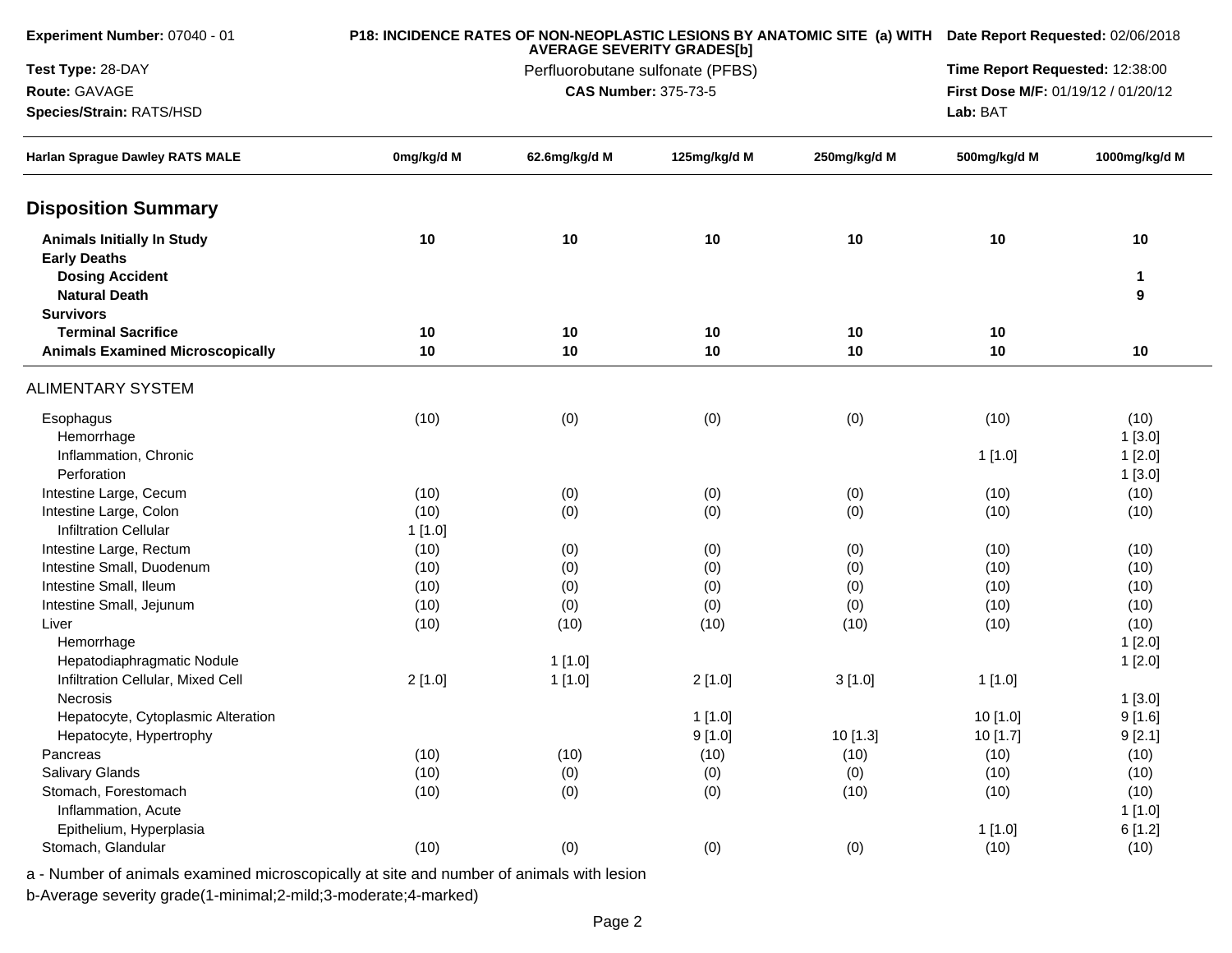|                                             | Perfluorobutane sulfonate (PFBS)                               | <b>AVERAGE SEVERITY GRADES[b]</b>       |                                                                                          |                                                 |                                             |
|---------------------------------------------|----------------------------------------------------------------|-----------------------------------------|------------------------------------------------------------------------------------------|-------------------------------------------------|---------------------------------------------|
|                                             |                                                                | <b>CAS Number: 375-73-5</b>             |                                                                                          | First Dose M/F: 01/19/12 / 01/20/12<br>Lab: BAT | Time Report Requested: 12:38:00             |
| 0mg/kg/d M                                  | 62.6mg/kg/d M                                                  | 125mg/kg/d M                            | 250mg/kg/d M                                                                             | 500mg/kg/d M                                    | 1000mg/kg/d M                               |
|                                             |                                                                |                                         |                                                                                          |                                                 |                                             |
| (10)<br>(10)<br>1[1.0]                      | (0)<br>(0)                                                     | (0)<br>(0)                              | (0)<br>(0)                                                                               | (10)<br>(10)<br>1[1.0]                          | (10)<br>(10)                                |
|                                             |                                                                |                                         |                                                                                          |                                                 |                                             |
| (10)<br>(10)<br>(10)<br>(7)<br>(10)<br>(10) | (0)<br>(0)<br>(0)<br>(0)<br>(0)<br>(10)                        | (0)<br>(0)<br>(0)<br>(0)<br>(0)<br>(10) | (1)<br>(1)<br>(0)<br>(0)<br>(0)<br>(10)                                                  | (10)<br>(10)<br>(10)<br>(10)<br>(10)<br>(10)    | (10)<br>(10)<br>(10)<br>(6)<br>(10)<br>(10) |
|                                             |                                                                |                                         |                                                                                          |                                                 |                                             |
|                                             |                                                                |                                         |                                                                                          |                                                 |                                             |
| (10)                                        | (0)                                                            | (0)                                     | (0)                                                                                      | (10)                                            | (10)<br>2[1.0]                              |
| (10)<br>(10)<br>(10)<br>(10)                | (0)<br>(0)<br>(0)<br>(10)                                      | (0)<br>(0)<br>(0)<br>(10)               | (0)<br>(0)<br>(0)<br>(10)                                                                | (10)<br>(10)<br>(10)<br>(10)                    | (10)<br>(10)<br>(10)<br>(10)<br>1[1.0]      |
|                                             |                                                                |                                         |                                                                                          |                                                 |                                             |
| (10)                                        | (10)                                                           | (10)                                    | (10)                                                                                     | (10)                                            | (10)                                        |
|                                             | b-Average severity grade(1-minimal;2-mild;3-moderate;4-marked) |                                         | a - Number of animals examined microscopically at site and number of animals with lesion |                                                 |                                             |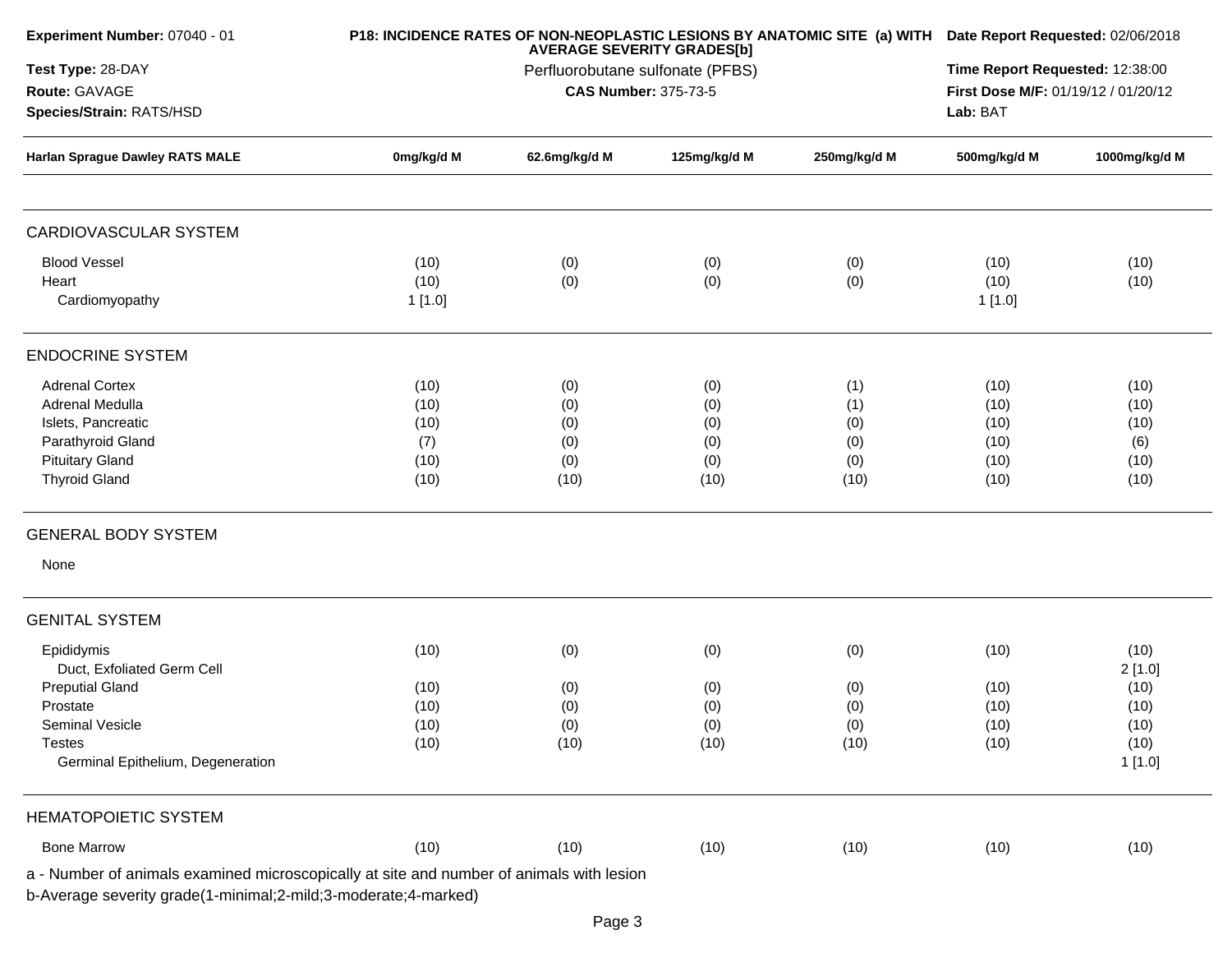| Experiment Number: 07040 - 01           |            |               | <b>AVERAGE SEVERITY GRADES[b]</b> |              | P18: INCIDENCE RATES OF NON-NEOPLASTIC LESIONS BY ANATOMIC SITE (a) WITH Date Report Requested: 02/06/2018 |                                                                                                                                                                                                            |  |  |
|-----------------------------------------|------------|---------------|-----------------------------------|--------------|------------------------------------------------------------------------------------------------------------|------------------------------------------------------------------------------------------------------------------------------------------------------------------------------------------------------------|--|--|
| Test Type: 28-DAY                       |            |               | Perfluorobutane sulfonate (PFBS)  |              |                                                                                                            | Time Report Requested: 12:38:00                                                                                                                                                                            |  |  |
| Route: GAVAGE                           |            |               | <b>CAS Number: 375-73-5</b>       |              |                                                                                                            |                                                                                                                                                                                                            |  |  |
| Species/Strain: RATS/HSD                |            |               |                                   |              | Lab: BAT                                                                                                   | First Dose M/F: 01/19/12 / 01/20/12<br>1000mg/kg/d M<br>10 [2.6]<br>(10)<br>(10)<br>(10)<br>(10)<br>(10)<br>(10)<br>(10)<br>(10)<br>5[3.2]<br>(10)<br>(10)<br>(10)<br>(10)<br>(10)<br>(10)<br>(10)<br>(10) |  |  |
| <b>Harlan Sprague Dawley RATS MALE</b>  | 0mg/kg/d M | 62.6mg/kg/d M | 125mg/kg/d M                      | 250mg/kg/d M | 500mg/kg/d M                                                                                               |                                                                                                                                                                                                            |  |  |
| Hypocellularity                         |            |               |                                   |              |                                                                                                            |                                                                                                                                                                                                            |  |  |
| Lymph Node, Mandibular                  | (10)       | (0)           | (0)                               | (0)          |                                                                                                            |                                                                                                                                                                                                            |  |  |
| Lymph Node, Mesenteric                  | (10)       | (0)           | (0)                               | (0)          |                                                                                                            |                                                                                                                                                                                                            |  |  |
| Spleen                                  | (10)       | (10)          | (10)                              | (10)         |                                                                                                            |                                                                                                                                                                                                            |  |  |
| Thymus                                  | (10)       | (10)          | (10)                              | (10)         |                                                                                                            |                                                                                                                                                                                                            |  |  |
| Atrophy                                 |            |               |                                   |              |                                                                                                            |                                                                                                                                                                                                            |  |  |
| <b>INTEGUMENTARY SYSTEM</b>             |            |               |                                   |              |                                                                                                            |                                                                                                                                                                                                            |  |  |
| <b>Mammary Gland</b>                    | (10)       | (0)           | (0)                               | (0)          |                                                                                                            |                                                                                                                                                                                                            |  |  |
| Skin                                    | (10)       | (0)           | (0)                               | (0)          |                                                                                                            |                                                                                                                                                                                                            |  |  |
| MUSCULOSKELETAL SYSTEM                  |            |               |                                   |              |                                                                                                            |                                                                                                                                                                                                            |  |  |
| Bone                                    | (10)       | (0)           | (0)                               | (0)          |                                                                                                            |                                                                                                                                                                                                            |  |  |
| NERVOUS SYSTEM                          |            |               |                                   |              |                                                                                                            |                                                                                                                                                                                                            |  |  |
| <b>Brain</b>                            | (10)       | (0)           | (0)                               | (0)          |                                                                                                            |                                                                                                                                                                                                            |  |  |
| <b>RESPIRATORY SYSTEM</b>               |            |               |                                   |              |                                                                                                            |                                                                                                                                                                                                            |  |  |
| Lung                                    | (10)       | (0)           | (0)                               | (0)          | (10)                                                                                                       | (10)                                                                                                                                                                                                       |  |  |
| Erythrophagocytosis                     | 1[1.0]     |               |                                   |              | 1[1.0]                                                                                                     |                                                                                                                                                                                                            |  |  |
| Fibrosis                                |            |               |                                   |              |                                                                                                            | 1[2.0]                                                                                                                                                                                                     |  |  |
| Hemorrhage                              |            |               |                                   |              |                                                                                                            | 2[2.0]                                                                                                                                                                                                     |  |  |
| Infiltration Cellular, Histiocyte       |            |               |                                   |              | 1[1.0]                                                                                                     |                                                                                                                                                                                                            |  |  |
| Infiltration Cellular, Mononuclear Cell | 1[1.0]     |               |                                   |              | 1[1.0]                                                                                                     |                                                                                                                                                                                                            |  |  |
| Inflammation, Chronic Active            | 1[1.0]     |               |                                   |              |                                                                                                            | 1[2.0]                                                                                                                                                                                                     |  |  |
| Alveolar Epithelium, Hyperplasia        |            |               |                                   |              | 1[1.0]                                                                                                     | 1[2.0]                                                                                                                                                                                                     |  |  |
| Perivascular, Inflammation, Acute       |            |               |                                   |              |                                                                                                            | 1[1.0]                                                                                                                                                                                                     |  |  |
| Nose                                    | (10)       | (10)          | (10)                              | (10)         | (10)                                                                                                       | (10)                                                                                                                                                                                                       |  |  |
| Olfactory Epithelium, Degeneration      |            |               | 3[1.0]                            | 7[1.4]       | 9[1.6]                                                                                                     | 9[2.3]                                                                                                                                                                                                     |  |  |
|                                         |            |               |                                   |              |                                                                                                            |                                                                                                                                                                                                            |  |  |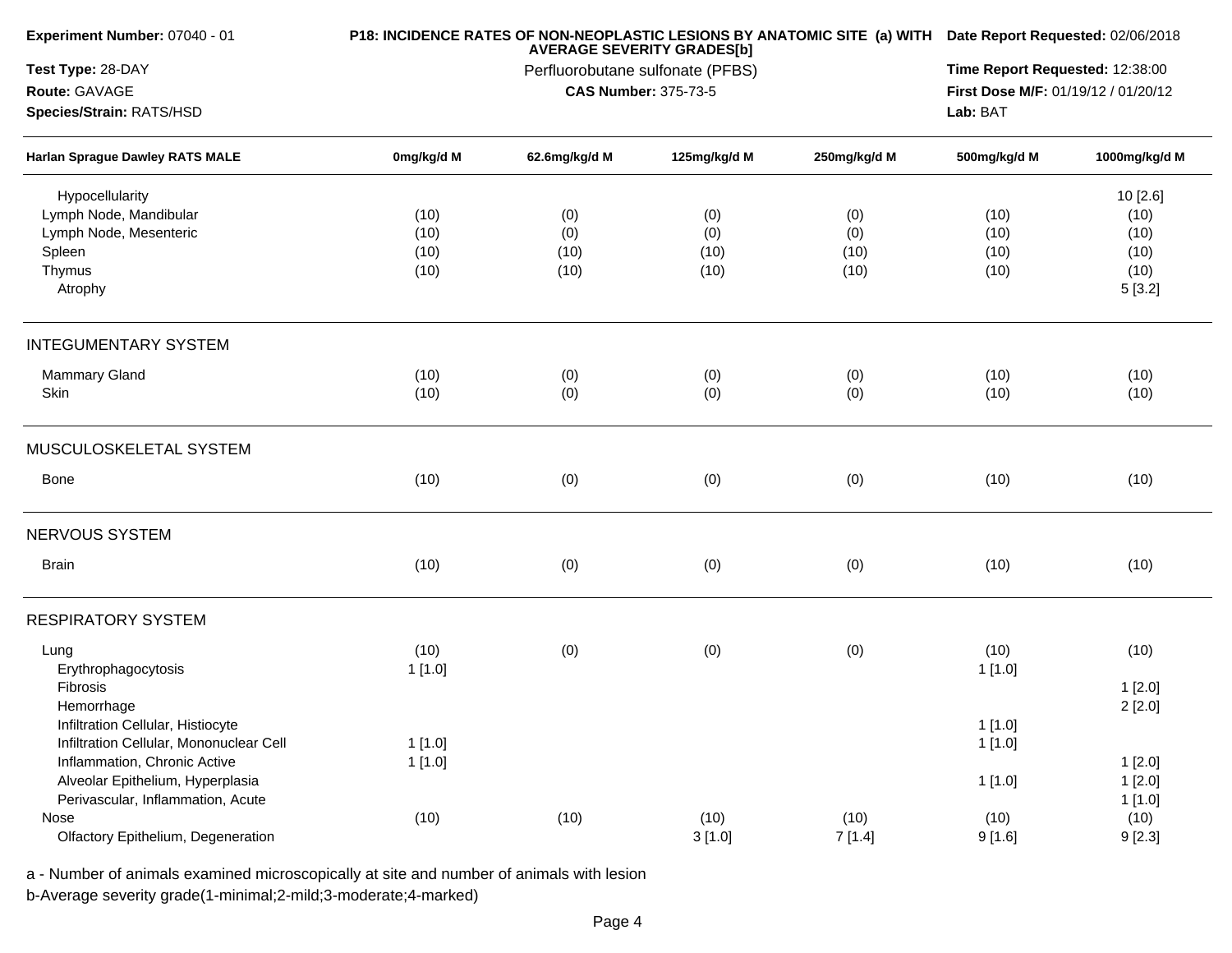| Experiment Number: 07040 - 01                                                             |                        |                        | <b>AVERAGE SEVERITY GRADES[b]</b>                               |                       | P18: INCIDENCE RATES OF NON-NEOPLASTIC LESIONS BY ANATOMIC SITE (a) WITH Date Report Requested: 02/06/2018<br>Time Report Requested: 12:38:00<br>First Dose M/F: 01/19/12 / 01/20/12 |                                  |  |  |
|-------------------------------------------------------------------------------------------|------------------------|------------------------|-----------------------------------------------------------------|-----------------------|--------------------------------------------------------------------------------------------------------------------------------------------------------------------------------------|----------------------------------|--|--|
| Test Type: 28-DAY<br>Route: GAVAGE                                                        |                        |                        | Perfluorobutane sulfonate (PFBS)<br><b>CAS Number: 375-73-5</b> |                       |                                                                                                                                                                                      |                                  |  |  |
| Species/Strain: RATS/HSD                                                                  |                        |                        |                                                                 |                       | Lab: BAT                                                                                                                                                                             |                                  |  |  |
| <b>Harlan Sprague Dawley RATS MALE</b>                                                    | 0mg/kg/d M             | 62.6mg/kg/d M          | 125mg/kg/d M                                                    | 250mg/kg/d M          | 500mg/kg/d M                                                                                                                                                                         | 1000mg/kg/d M                    |  |  |
| Olfactory Epithelium, Hyperplasia<br>Olfactory Epithelium, Inflammation,<br>Suppurative   |                        |                        | 2[1.0]                                                          | 5[1.2]<br>2[1.0]      | 9[1.6]<br>2[1.5]                                                                                                                                                                     | 5[1.4]<br>9[2.4]                 |  |  |
| Olfactory Epithelium, Necrosis<br>Trachea                                                 | (10)                   | (0)                    | (0)                                                             | (0)                   | (10)                                                                                                                                                                                 | 7[2.0]<br>(10)                   |  |  |
| <b>SPECIAL SENSES SYSTEM</b>                                                              |                        |                        |                                                                 |                       |                                                                                                                                                                                      |                                  |  |  |
| Eye<br>Harderian Gland<br>Infiltration Cellular, Mononuclear Cell                         | (10)<br>(10)<br>1[2.0] | (0)<br>(0)             | (0)<br>(0)                                                      | (0)<br>(0)            | (10)<br>(10)                                                                                                                                                                         | (10)<br>(10)                     |  |  |
| <b>URINARY SYSTEM</b>                                                                     |                        |                        |                                                                 |                       |                                                                                                                                                                                      |                                  |  |  |
| Kidney<br>Nephropathy, Chronic Progressive<br>Papilla, Necrosis<br><b>Urinary Bladder</b> | (10)<br>6[1.0]<br>(10) | (10)<br>4 [1.0]<br>(0) | (10)<br>2[1.0]<br>(0)                                           | (10)<br>6[1.0]<br>(0) | (10)<br>3[1.0]<br>(10)                                                                                                                                                               | (10)<br>3[1.0]<br>1[2.0]<br>(10) |  |  |
|                                                                                           |                        |                        |                                                                 |                       |                                                                                                                                                                                      |                                  |  |  |

\*\*\* END OF MALE \*\*\*

a - Number of animals examined microscopically at site and number of animals with lesion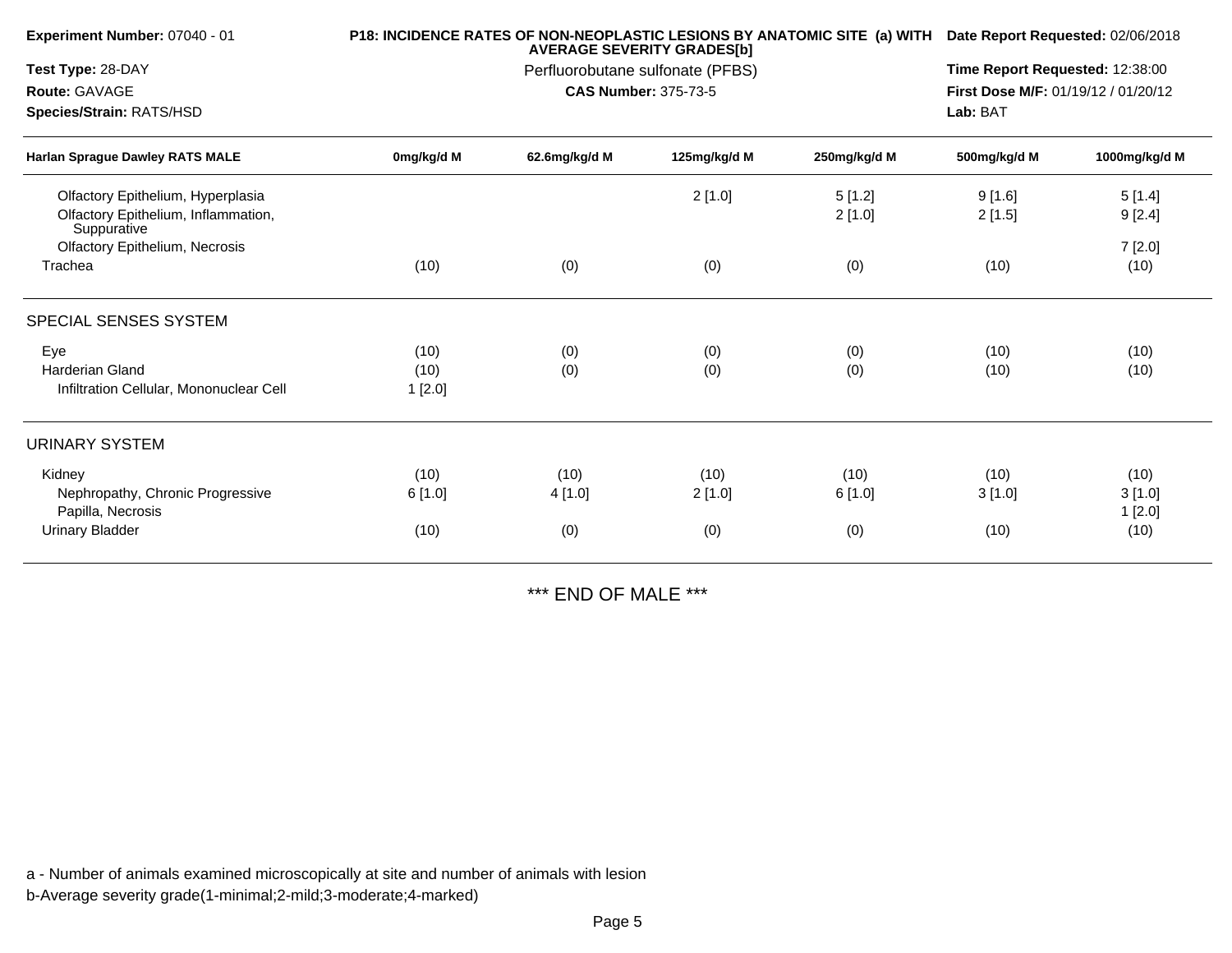| Experiment Number: 07040 - 01                            |            |                                  | <b>AVERAGE SEVERITY GRADES[b]</b> |              | P18: INCIDENCE RATES OF NON-NEOPLASTIC LESIONS BY ANATOMIC SITE (a) WITH Date Report Requested: 02/06/2018 |                                 |  |  |  |
|----------------------------------------------------------|------------|----------------------------------|-----------------------------------|--------------|------------------------------------------------------------------------------------------------------------|---------------------------------|--|--|--|
| Test Type: 28-DAY                                        |            | Perfluorobutane sulfonate (PFBS) |                                   |              |                                                                                                            | Time Report Requested: 12:38:00 |  |  |  |
| Route: GAVAGE                                            |            | <b>CAS Number: 375-73-5</b>      |                                   |              |                                                                                                            |                                 |  |  |  |
| Species/Strain: RATS/HSD                                 |            |                                  |                                   |              | Lab: BAT                                                                                                   | 1000mg/kg/d F<br>10             |  |  |  |
| <b>Harlan Sprague Dawley RATS FEMALE</b>                 | 0mg/kg/d F | 62.6mg/kg/d F                    | 125mg/kg/d F                      | 250mg/kg/d F | 500mg/kg/d F                                                                                               |                                 |  |  |  |
| <b>Disposition Summary</b>                               |            |                                  |                                   |              |                                                                                                            |                                 |  |  |  |
| <b>Animals Initially In Study</b><br><b>Early Deaths</b> | 10         | 10                               | 10                                | 10           | 10                                                                                                         |                                 |  |  |  |
| <b>Natural Death</b><br><b>Survivors</b>                 |            |                                  |                                   | 1            | 1                                                                                                          | 8                               |  |  |  |
| <b>Terminal Sacrifice</b>                                | 10         | 10                               | 10                                | 9            | 9                                                                                                          | $\mathbf{2}$                    |  |  |  |
| <b>Animals Examined Microscopically</b>                  | 10         | $10$                             | 10                                | 10           | 10                                                                                                         | 10                              |  |  |  |
| <b>ALIMENTARY SYSTEM</b>                                 |            |                                  |                                   |              |                                                                                                            |                                 |  |  |  |
| Esophagus                                                | (10)       | (0)                              | (0)                               | (1)          | (10)                                                                                                       | (10)                            |  |  |  |
| Inflammation, Chronic                                    |            |                                  |                                   |              | 1[1.0]                                                                                                     | 3[1.3]                          |  |  |  |
| Intestine Large, Cecum                                   | (10)       | (0)                              | (0)                               | (1)          | (10)                                                                                                       | (9)                             |  |  |  |
| Intestine Large, Colon                                   | (10)       | (0)                              | (0)                               | (1)          | (10)                                                                                                       | (9)                             |  |  |  |
| Intestine Large, Rectum                                  | (10)       | (0)                              | (0)                               | (1)          | (10)                                                                                                       | (9)                             |  |  |  |
| Intestine Small, Duodenum                                | (10)       | (0)                              | (0)                               | (1)          | (10)                                                                                                       | (10)                            |  |  |  |
| Intestine Small, Ileum                                   | (10)       | (0)                              | (0)                               | (1)          | (10)                                                                                                       | (9)                             |  |  |  |
| Intestine Small, Jejunum                                 | (10)       | (0)                              | (0)                               | (1)          | (10)                                                                                                       | (9)                             |  |  |  |
| Liver                                                    | (10)       | (10)                             | (10)                              | (10)         | (10)                                                                                                       | (10)                            |  |  |  |
| Infiltration Cellular, Mixed Cell                        | 1[1.0]     |                                  |                                   | 1[1.0]       |                                                                                                            |                                 |  |  |  |
| <b>Necrosis</b>                                          |            |                                  |                                   |              |                                                                                                            | 3[1.0]                          |  |  |  |
| Bile Duct, Cyst                                          |            |                                  |                                   | 1            |                                                                                                            |                                 |  |  |  |
| Hepatocyte, Cytoplasmic Alteration                       |            |                                  |                                   |              | 9[1.0]                                                                                                     | 10 [2.2]                        |  |  |  |
| Hepatocyte, Hypertrophy                                  |            |                                  |                                   |              | 8[1.0]                                                                                                     | 10[2.1]                         |  |  |  |
| Pancreas                                                 | (10)       | (10)                             | (10)                              | (10)         | (10)                                                                                                       | (10)                            |  |  |  |
| Salivary Glands                                          | (10)       | (0)                              | (0)                               | (1)          | (10)                                                                                                       | (10)                            |  |  |  |
| Stomach, Forestomach                                     | (10)       | (0)                              | (0)                               | (10)         | (10)                                                                                                       | (10)                            |  |  |  |
| Ulcer                                                    |            |                                  |                                   |              | 1[2.0]                                                                                                     |                                 |  |  |  |
| Stomach, Glandular                                       | (10)       | (0)                              | (0)                               | (1)          | (10)                                                                                                       | (10)                            |  |  |  |
| <b>CARDIOVASCULAR SYSTEM</b>                             |            |                                  |                                   |              |                                                                                                            |                                 |  |  |  |
| <b>Blood Vessel</b>                                      | (10)       | (0)                              | (0)                               | (1)          | (10)                                                                                                       | (10)                            |  |  |  |
| Heart                                                    | (10)       | (0)                              | (0)                               | (1)          | (10)                                                                                                       | (10)                            |  |  |  |
|                                                          |            |                                  |                                   |              |                                                                                                            |                                 |  |  |  |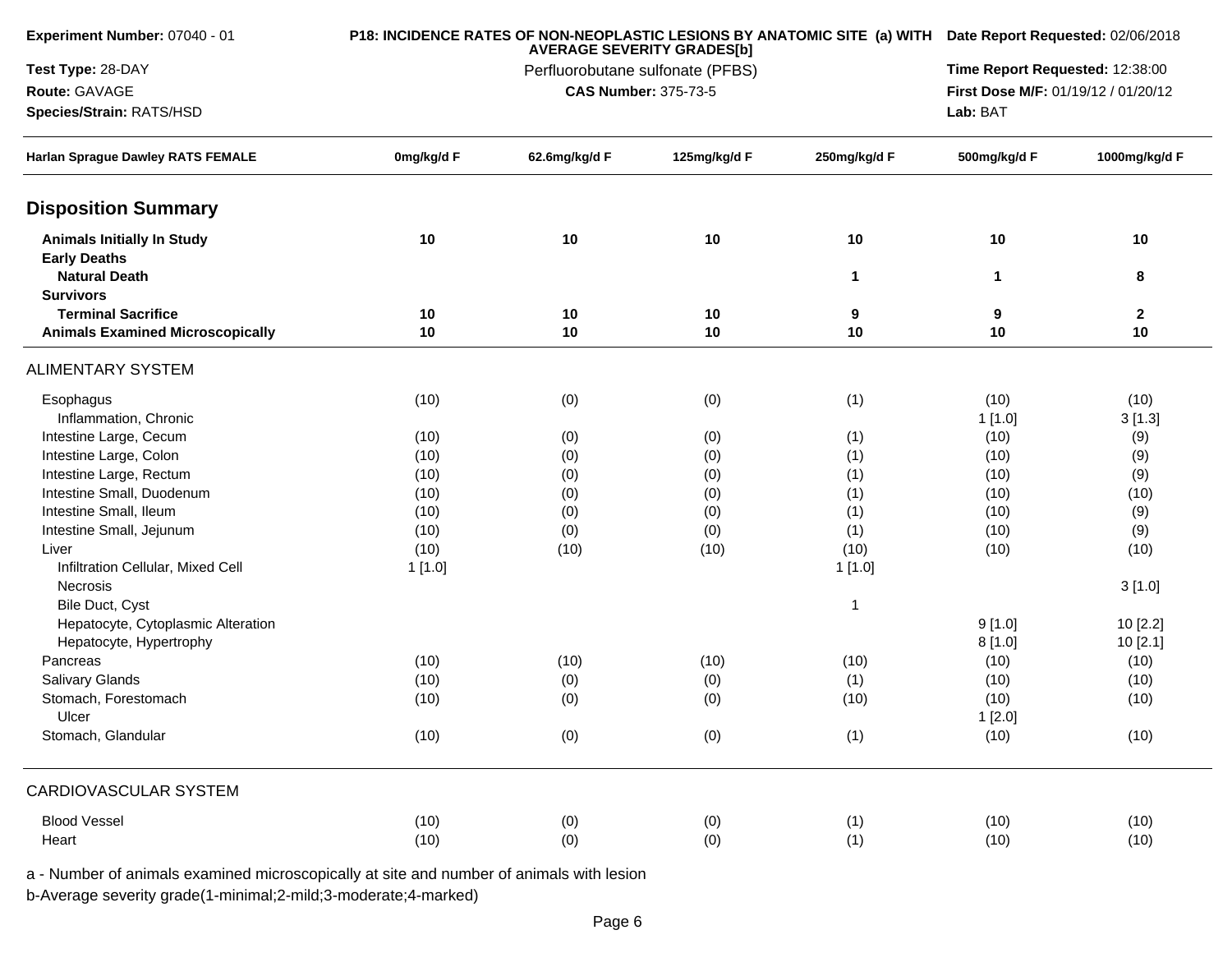| Experiment Number: 07040 - 01                                                      |            |               | <b>AVERAGE SEVERITY GRADES[b]</b> | P18: INCIDENCE RATES OF NON-NEOPLASTIC LESIONS BY ANATOMIC SITE (a) WITH | Date Report Requested: 02/06/2018   |                            |
|------------------------------------------------------------------------------------|------------|---------------|-----------------------------------|--------------------------------------------------------------------------|-------------------------------------|----------------------------|
| Test Type: 28-DAY                                                                  |            |               | Perfluorobutane sulfonate (PFBS)  |                                                                          | Time Report Requested: 12:38:00     |                            |
| Route: GAVAGE                                                                      |            |               | <b>CAS Number: 375-73-5</b>       |                                                                          | First Dose M/F: 01/19/12 / 01/20/12 |                            |
| Species/Strain: RATS/HSD                                                           |            |               |                                   |                                                                          | Lab: BAT                            |                            |
| Harlan Sprague Dawley RATS FEMALE                                                  | 0mg/kg/d F | 62.6mg/kg/d F | 125mg/kg/d F                      | 250mg/kg/d F                                                             | 500mg/kg/d F                        | 1000mg/kg/d F              |
| Cardiomyopathy<br>Epicardium, Inflammation, Chronic Active<br>Myocardium, Necrosis |            |               |                                   |                                                                          |                                     | 1[1.0]<br>1[1.0]<br>1[1.0] |
| <b>ENDOCRINE SYSTEM</b>                                                            |            |               |                                   |                                                                          |                                     |                            |
| <b>Adrenal Cortex</b>                                                              | (10)       | (0)           | (0)                               | (1)                                                                      | (10)                                | (10)                       |
| Adrenal Medulla                                                                    | (10)       | (0)           | (0)                               | (1)                                                                      | (10)                                | (10)                       |
| Islets, Pancreatic                                                                 | (10)       | (0)           | (0)                               | (1)                                                                      | (10)                                | (10)                       |
| Parathyroid Gland                                                                  | (7)        | (0)           | (0)                               | (0)                                                                      | (9)                                 | (10)                       |
| <b>Pituitary Gland</b>                                                             | (10)       | (0)           | (0)                               | (1)                                                                      | (10)                                | (10)                       |
| <b>Thyroid Gland</b>                                                               | (10)       | (10)          | (10)                              | (10)                                                                     | (10)                                | (10)                       |
| <b>GENERAL BODY SYSTEM</b>                                                         |            |               |                                   |                                                                          |                                     |                            |
| None                                                                               |            |               |                                   |                                                                          |                                     |                            |
| <b>GENITAL SYSTEM</b>                                                              |            |               |                                   |                                                                          |                                     |                            |
| <b>Clitoral Gland</b>                                                              | (10)       | (0)           | (0)                               | (1)                                                                      | (10)                                | (9)                        |
| Ovary                                                                              | (10)       | (10)          | (10)                              | (10)                                                                     | (10)                                | (9)                        |
| Uterus                                                                             | (10)       | (0)           | (1)                               | (1)                                                                      | (10)                                | (9)                        |
| Bilateral, Dilation                                                                |            |               | 1[2.0]                            |                                                                          |                                     |                            |
| Vagina                                                                             | (10)       | (0)           | (0)                               | (1)                                                                      | (10)                                | (9)                        |
| <b>HEMATOPOIETIC SYSTEM</b>                                                        |            |               |                                   |                                                                          |                                     |                            |
| <b>Bone Marrow</b><br>Hypocellularity                                              | (10)       | (10)          | (10)                              | (10)                                                                     | (10)                                | (10)<br>9[2.9]             |
| Lymph Node, Mandibular<br>Necrosis, Lymphoid                                       | (10)       | (0)           | (0)                               | (1)                                                                      | (10)                                | (10)<br>1 [1.0]            |
| Lymph Node, Mesenteric                                                             | (10)       | (0)           | (0)                               | (1)                                                                      | (10)                                | (9)                        |
| Spleen                                                                             | (10)       | (10)          | (10)                              | (10)                                                                     | (10)                                | (10)                       |
|                                                                                    |            |               |                                   |                                                                          |                                     |                            |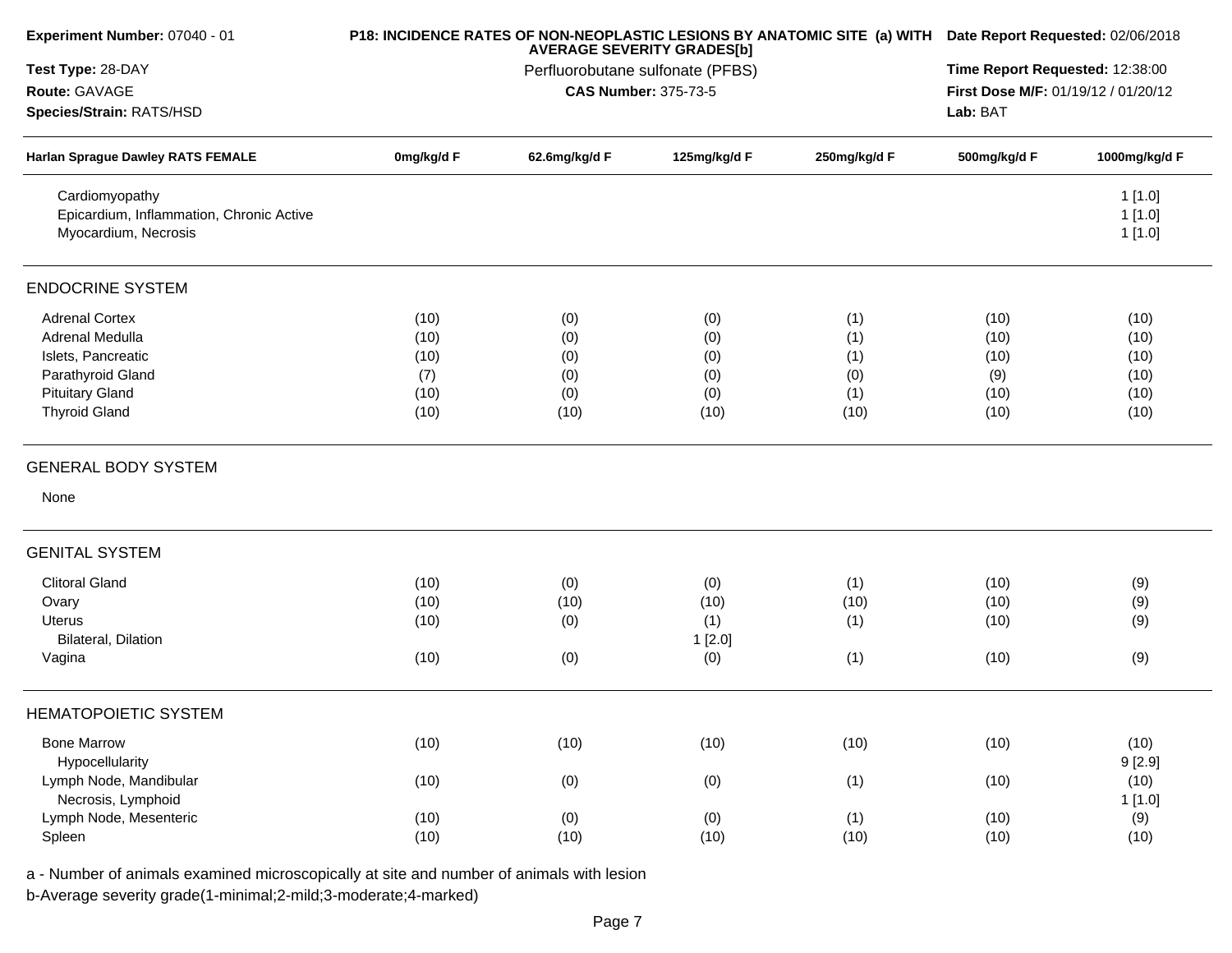| Experiment Number: 07040 - 01                                                           |              |               | <b>AVERAGE SEVERITY GRADES[b]</b>                               | P18: INCIDENCE RATES OF NON-NEOPLASTIC LESIONS BY ANATOMIC SITE (a) WITH Date Report Requested: 02/06/2018 |                                                                                    |                          |
|-----------------------------------------------------------------------------------------|--------------|---------------|-----------------------------------------------------------------|------------------------------------------------------------------------------------------------------------|------------------------------------------------------------------------------------|--------------------------|
| Test Type: 28-DAY<br>Route: GAVAGE<br>Species/Strain: RATS/HSD                          |              |               | Perfluorobutane sulfonate (PFBS)<br><b>CAS Number: 375-73-5</b> |                                                                                                            | Time Report Requested: 12:38:00<br>First Dose M/F: 01/19/12 / 01/20/12<br>Lab: BAT |                          |
| <b>Harlan Sprague Dawley RATS FEMALE</b>                                                | 0mg/kg/d F   | 62.6mg/kg/d F | 125mg/kg/d F                                                    | 250mg/kg/d F                                                                                               | 500mg/kg/d F                                                                       | 1000mg/kg/d F            |
| Thymus<br>Atrophy<br>Necrosis, Lymphoid                                                 | (10)         | (10)          | (10)                                                            | (10)                                                                                                       | (10)                                                                               | (10)<br>5[3.0]<br>1[2.0] |
| <b>INTEGUMENTARY SYSTEM</b>                                                             |              |               |                                                                 |                                                                                                            |                                                                                    |                          |
| <b>Mammary Gland</b><br>Skin<br>Hemorrhage                                              | (10)<br>(10) | (0)<br>(0)    | (0)<br>(0)                                                      | (1)<br>(1)<br>1[3.0]                                                                                       | (10)<br>(10)                                                                       | (10)<br>(10)             |
| MUSCULOSKELETAL SYSTEM                                                                  |              |               |                                                                 |                                                                                                            |                                                                                    |                          |
| Bone                                                                                    | (10)         | (0)           | (0)                                                             | (1)                                                                                                        | (10)                                                                               | (10)                     |
| NERVOUS SYSTEM                                                                          |              |               |                                                                 |                                                                                                            |                                                                                    |                          |
| <b>Brain</b>                                                                            | (10)         | (0)           | (0)                                                             | (1)                                                                                                        | (10)                                                                               | (10)                     |
| <b>RESPIRATORY SYSTEM</b>                                                               |              |               |                                                                 |                                                                                                            |                                                                                    |                          |
| Lung<br>Erythrophagocytosis<br>Fibrosis                                                 | (10)         | (0)           | (0)                                                             | (1)                                                                                                        | (10)<br>1[1.0]                                                                     | (10)<br>1[1.0]<br>1[1.0] |
| Inflammation, Chronic Active<br>Nose<br>Olfactory Epithelium, Degeneration              | (10)         | (10)          | (10)<br>4[1.0]                                                  | (10)<br>9[1.3]                                                                                             | 2[1.0]<br>(10)<br>9[1.9]                                                           | 1[2.0]<br>(10)<br>7[2.0] |
| Olfactory Epithelium, Hyperplasia<br>Olfactory Epithelium, Inflammation,<br>Suppurative |              |               | 1[1.0]                                                          | 8[1.1]<br>1[1.0]                                                                                           | 9[1.4]<br>2[1.5]                                                                   | 4[1.5]<br>8[2.5]         |
| Olfactory Epithelium, Necrosis<br>Trachea                                               | (10)         | (0)           | (0)                                                             | (1)                                                                                                        | (10)                                                                               | 6[1.8]<br>(10)           |
|                                                                                         |              |               |                                                                 |                                                                                                            |                                                                                    |                          |